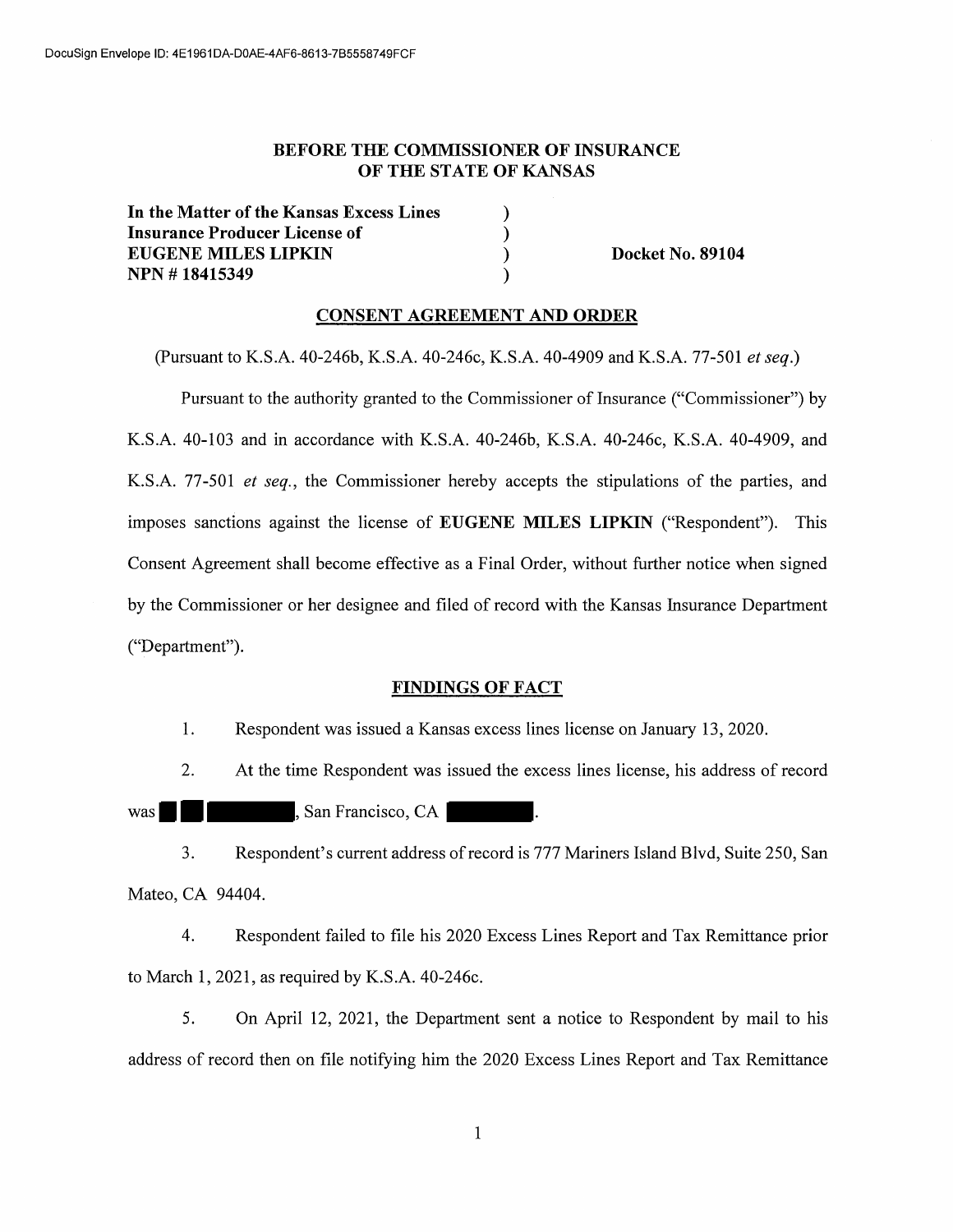must be filed and a monetary penalty would be assessed due to the failure to timely file. The notice stated further action would be taken for failure to file his excess lines report, pay the tax remittance, and pay the monetary penalty.

6. The notice was returned as undeliverable. The Department sent an email on April 28, 2021, sending the notice.

7. On May 21, 2021, the Department sent a second notice to Respondent by mail and email notifying the Respondent he must file the excess lines report, pay the tax remittance, and pay the monetary penalty within fifteen (15) days of the date of the letter. The Department also notified him that failure to do so may result in revocation of his excess lines license.

8. On July 2, 2021, the Department sent an email to Respondent notifying him the failure to file the excess lines report, pay the tax remittance, and pay the monetary penalty by July 9, 2021 would result in revocation of his excess lines license.

9. On July 12, 2021, the Department issued an administrative action proposing to revoke Respondent's excess lines license for failure to file the 2020 Excess Lines Report and Tax Remittance.

10. The administrative action was returned as undeliverable. On August 2, 2021, the Department sent the proposed administrative action to the Respondent via email.

1 I. Before the July 12, 2021 action became final and effective, on August 20, 2021, Staci Ritchie, acting on behalf of Respondent, requested a hearing to challenge the proposed revocation of Respondent's excess lines license.

12. On August 19, 2021, Respondent filed the 2020 Excess Lines Report and Tax Remittance which was a \$0 filing.

2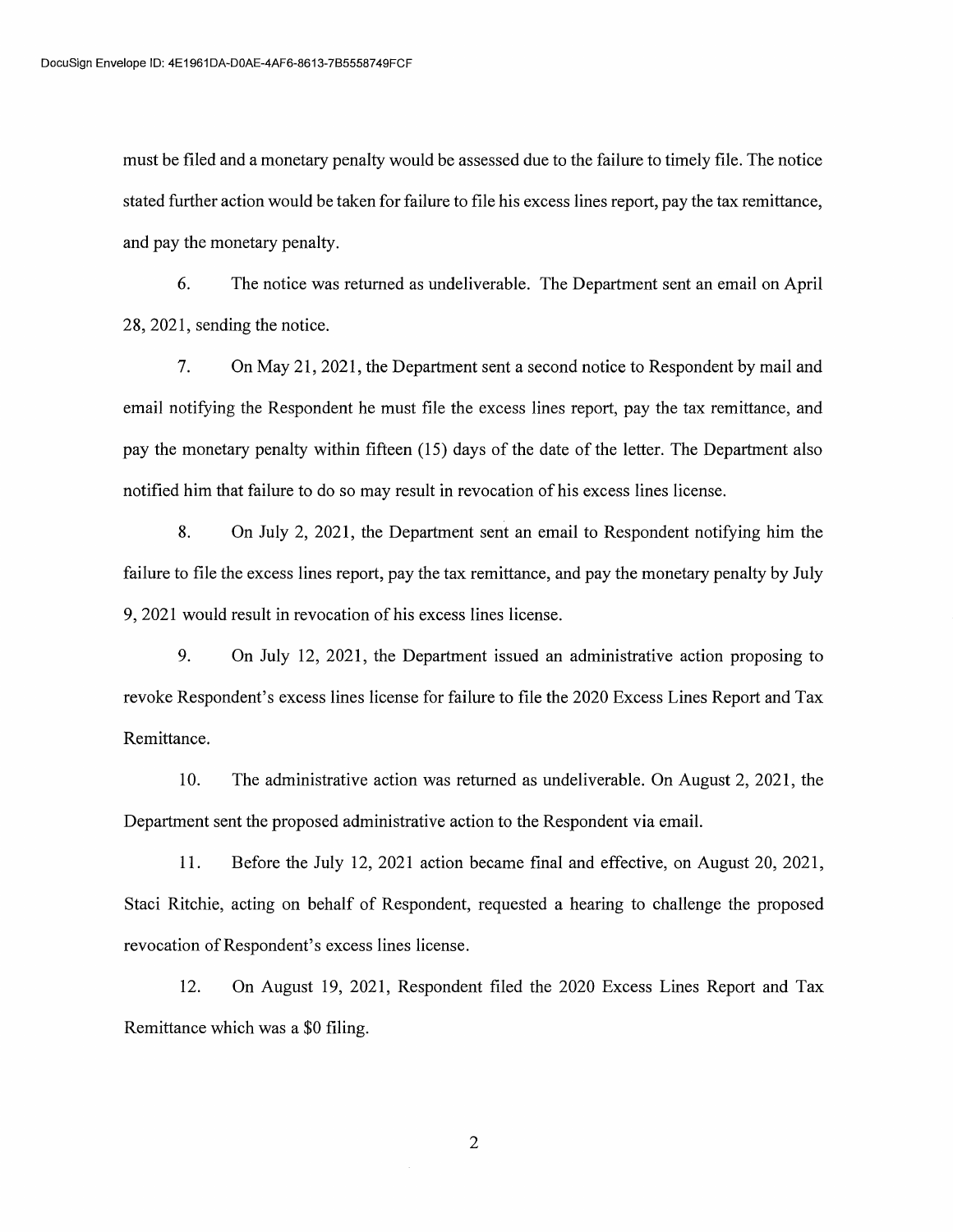# **APPLICABLE LAW**

# K.S.A. 40-246c(c) provides:

The individual responsible for filing the statement shall be the agent who signs the policy or the agent of record with the company. The Commissioner of insurance may assess a penalty up to double the amount of tax prescribed in subsection (a) from any licensee or other individual responsible for filing the statement as described in this subsection who fails, refuses or neglects to transmit the required affidavit or statement or fails to pay the tax imposed by this section to the Commissioner within the period specified.

# K.S.A. 40-246b provides:

The Commissioner may revoke or suspend any license issued pursuant to the provisions of this act in the same manner and for the same reasons prescribed by K.S.A. 2020 Supp. 40- 4909, and amendments thereto.

# K.S.A. 40-4909(a)(2)(A) provides:

The Commissioner may deny, suspend, revoke or refuse renewal of any license issued under this act if the Commissioner finds that the applicant or license holder has violated any provision of chapter 40 of the Kansas Statutes Annotated, and amendments thereto, or any rule and regulation promulgated thereunder.

## K.S.A. 40-4909(b) provides:

The Commissioner may suspend, revoke or refuse renewal of an insurance producer's license upon finding that the interests of the insurer or the insurable interests of the public are not properly served under Respondent's license.

## K.S.A. 40-4909(h) provides:

In lieu of taking any action under subsection (a), the Commissioner may:

## (1) Censure the person; or

(2) Issue an order imposing an administrative penalty up to a maximum of \$500 for each violation but not to exceed \$2,500 for the same violation occurring within any six consecutive calendar months from the date of the original violation unless such person knew or should have known that the violative act could give rise to disciplinary action under subsection (a). If such person knew or reasonably should have known the violative act could give rise to any disciplinary proceeding authorized by subsection (a), the commissioner may impose a penalty up to a maximum of \$1,000 for each violation but not to exceed \$5,000 for the same violation occurring within any six consecutive calendar months from the date of the imposition of the original administrative penalty.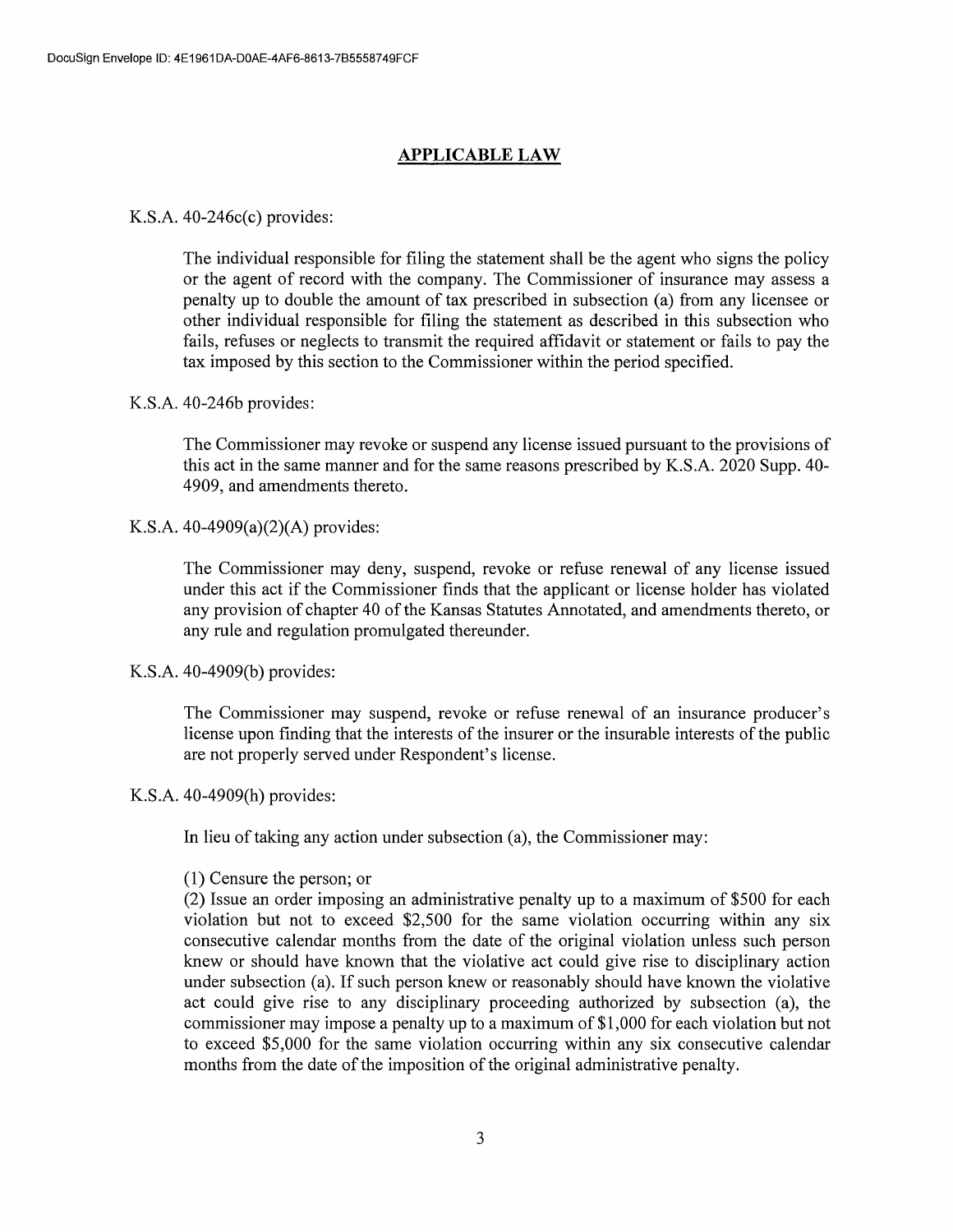# **CONCLUSIONS OF LAW**

1. The Commissioner has jurisdiction over **EUGENE MILES LIPKIN** as well as the subject matter of this proceeding, and such proceeding is held in the public interest.

2. The Commissioner finds that Respondent failed to timely file his 2020 Excess Lines Report and Tax Remittance.

3. The Commissioner finds the proposed remedy of a monetary penalty in lieu of revocation of Respondent's Kansas excess lines license adequately protects the interests of insurers and the insurable interests of the public in Kansas.

## **STIPULATION**

The undersigned stipulates and agrees to the above findings, facts, and conclusions of law and waives their rights to an administrative hearing and judicial review of the Commissioner's Order. DocuSigned by:

Eugene lipkin

Eugene Miles Lipkin Respondent

8/27/2021 Date

Prepared by:

Micole K. Turner #28442

Staff Attorney Kansas Insurance Department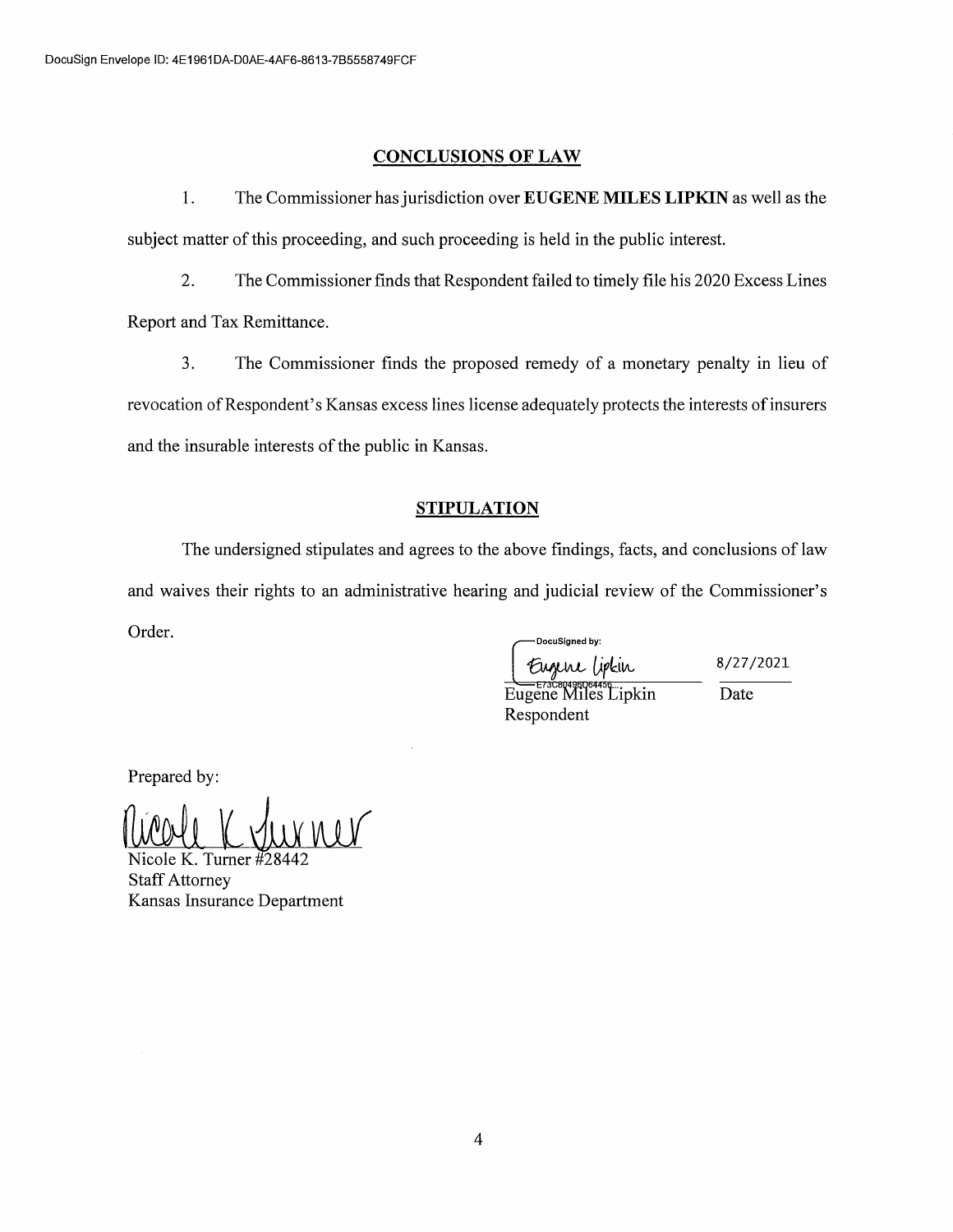# **ORDER**

**IT IS THEREFORE ORDERED BY THE COMMISSIONER OF INSURANCE THAT:** 

1. Respondent shall pay a monetary penalty of \$100 for failure to timely file his 2020 Excess Lines Report and Tax Remittance.

2. The monetary penalty of \$100 shall be paid in full by September 10, 2021. Failure to pay shall void this Consent Agreement and Order. Respondent will be ordered to show cause as to why his excess lines license should not be revoked.

3. This Order shall take effect when signed by all parties and the Commissioner or the Commissioner's designee and filed of record with the Kansas Insurance Department.

4. Respondent shall disclose the existence of this Order on any company or licensing authority application as a disciplinary action involving the license.

IT IS SO ORDERED THIS  $27<sup>11</sup>$  DAY OF AUGUST 2021, IN THE CITY OF **TOPEKA, COUNTY OF SHAWNEE, STATE OF KANSAS.** 



VICKI SCHMIDT COMMISSIONER OF INSURANCE

BY:

ûstin∕L. McFarland **General Counsel**